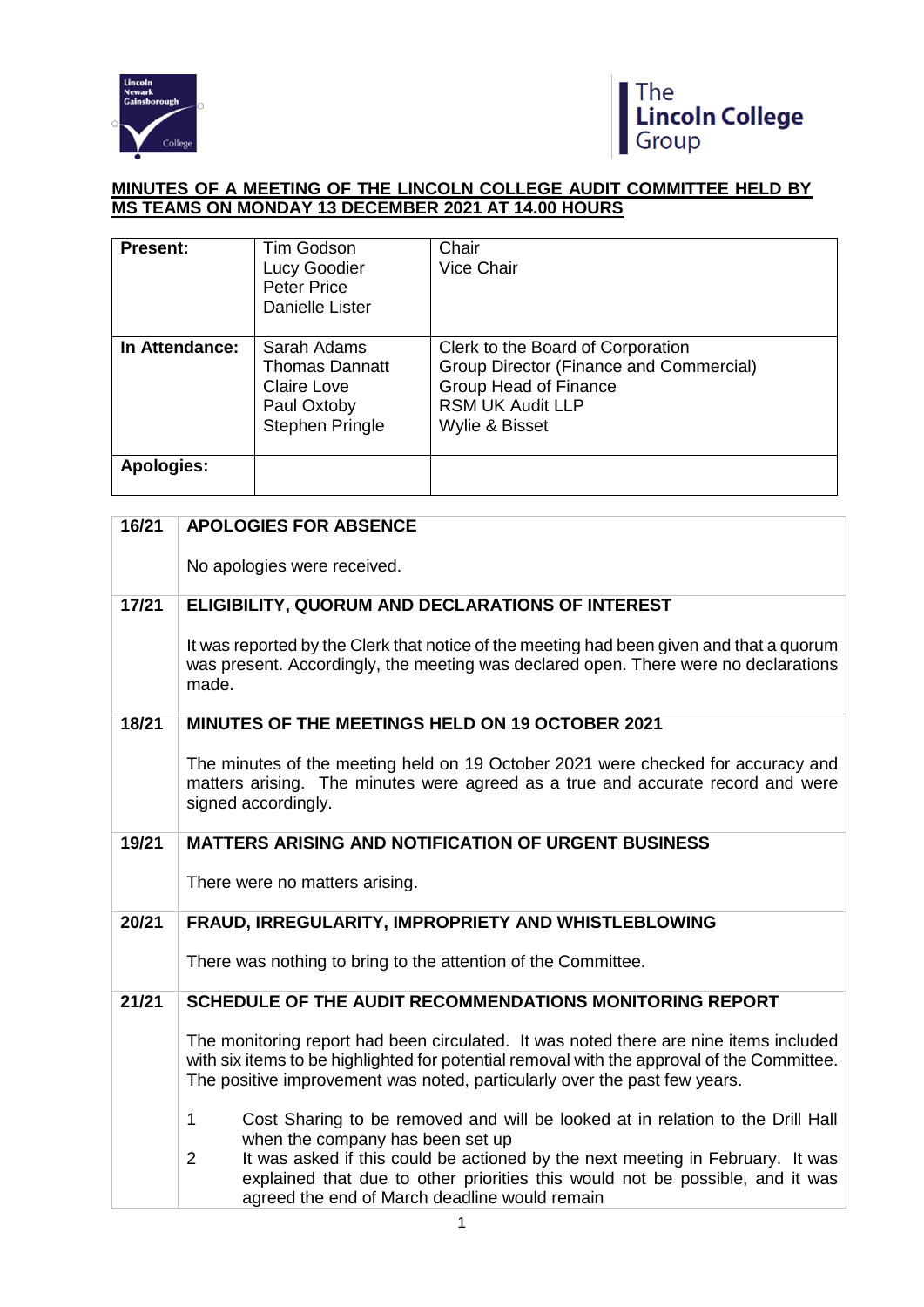|       | 3<br>This is linked to item 2 – taking ELT agendas into account this also needs the<br>time for completion - amend to March 2022                                                                                                                                                                                |
|-------|-----------------------------------------------------------------------------------------------------------------------------------------------------------------------------------------------------------------------------------------------------------------------------------------------------------------|
|       | 4<br>Agreed to remove                                                                                                                                                                                                                                                                                           |
|       | 5<br>Agreed to remove<br>6<br>To remain. TD explained it is hoped to have this implemented by the end of<br>December. This is more related to the documents being held in the right place<br>rather than the assessments being carried out - hopefully for removal at next                                      |
|       | meeting                                                                                                                                                                                                                                                                                                         |
|       | $\overline{7}$<br>Agreed to remove                                                                                                                                                                                                                                                                              |
|       | 8<br>Agreed to remove<br>9<br>Agreed to remove                                                                                                                                                                                                                                                                  |
|       |                                                                                                                                                                                                                                                                                                                 |
|       | Action: Items flagged as green for removal                                                                                                                                                                                                                                                                      |
| 22/21 | <b>TOP LEVEL SCORECARD/RISK REGISTER</b>                                                                                                                                                                                                                                                                        |
|       | The updated Risk Register and Top-Level Scorecard had been circulated. It was agreed<br>to invite a Risk Owner to the meeting on 22 February 2022.                                                                                                                                                              |
|       | Action: Chair and Clerk to liaise on which Risk Owner to invite                                                                                                                                                                                                                                                 |
| 23/21 | <b>INTERNAL AUDIT ANNUAL REPORT 2020/21</b>                                                                                                                                                                                                                                                                     |
|       | The Internal Audit Annual Report for 2020/21 had been circulated. The following was<br>highlighted:                                                                                                                                                                                                             |
|       | P3 - outlines the responsibilities of the college and auditors<br>$\bullet$                                                                                                                                                                                                                                     |
|       | P4 – overall opinion provided that the auditors are satisfied that sufficient work has<br>$\bullet$                                                                                                                                                                                                             |
|       | been carried out to provide an opinion that the College has adequate and effective<br>risk management control and governance processes in place                                                                                                                                                                 |
|       | P4 - noted that three reviews were deferred as a result of Covid. Two adult<br>$\bullet$                                                                                                                                                                                                                        |
|       | education reviews were carried out during the year with one to be continued in<br>relation to cost of delivery                                                                                                                                                                                                  |
|       | P6 – the plan was to carry out 47 days of Audit work but this reduced to 39 days as                                                                                                                                                                                                                             |
|       | a result of Covid<br>The complexity of the cost of delivery model in relation to AEB was explained and<br>$\bullet$                                                                                                                                                                                             |
|       | that many students cross over onto different courses, etc. It was explained a<br>business case for funding had been successful.                                                                                                                                                                                 |
|       | Audit Management Days covers preparation, etc and is a fixed number of days                                                                                                                                                                                                                                     |
|       | P7 - outlines relevant benchmarking information<br>٠                                                                                                                                                                                                                                                            |
|       | It was noted that there were no high-grade recommendations.                                                                                                                                                                                                                                                     |
| 24/21 | <b>INTERNAL AUDIT PLAN 2021/22</b>                                                                                                                                                                                                                                                                              |
|       | The updated Internal Audit Plan for 2021/22 had been circulated. The proposed areas<br>for audit were outlined and timings are yet to be confirmed. The planned January visit<br>is to be postponed.                                                                                                            |
|       | Questions were invited:                                                                                                                                                                                                                                                                                         |
|       | It was asked why some that were postponed have moved into 2022/23 rather than the<br>current year. It was explained this was due to capacity and also work to be carried out<br>in relation to due diligence. The post of Procurement Officer was explained and the<br>time for them to settle into their role. |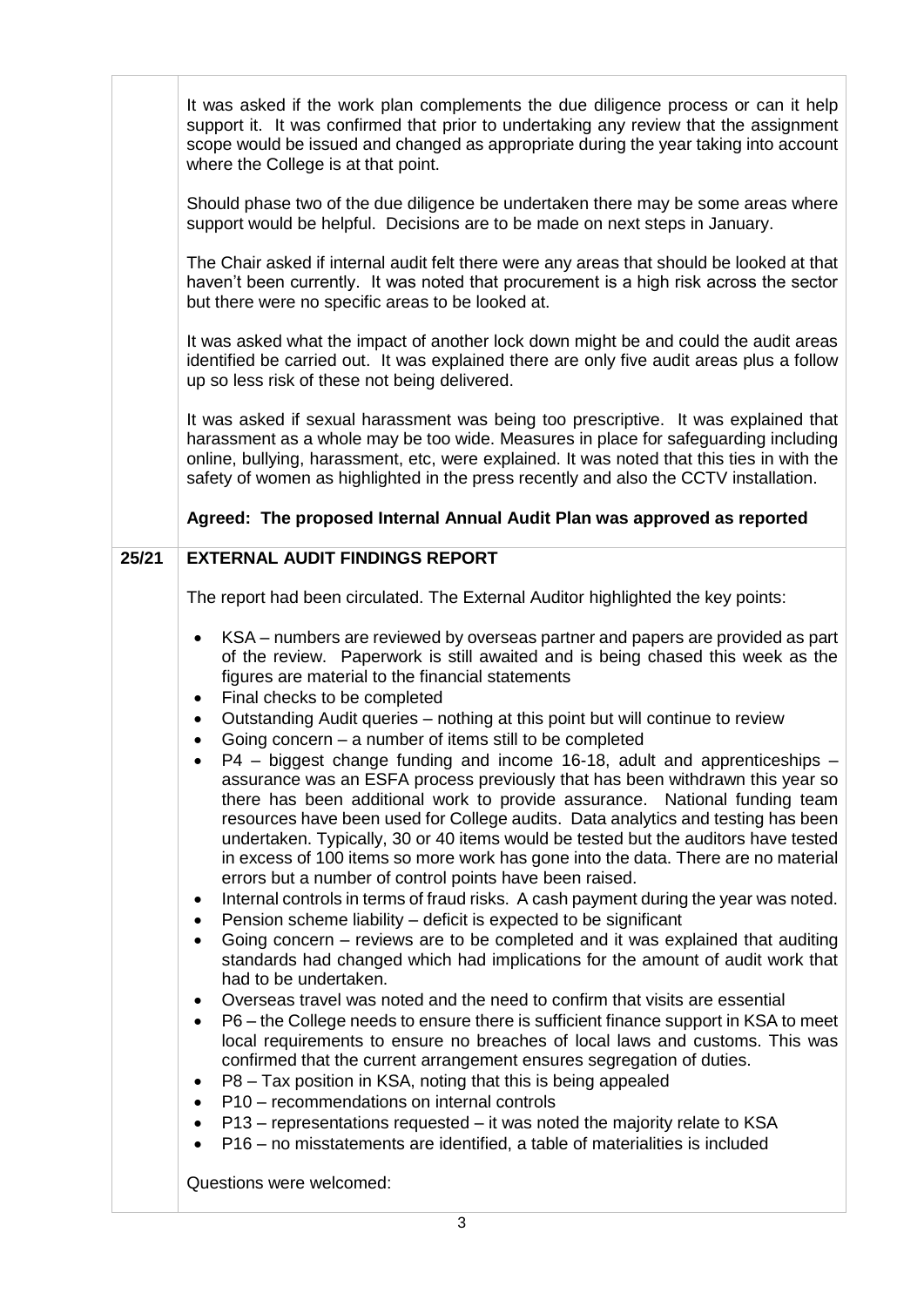|       | It was asked what the sample sizes were in relation to the controls. It was explained<br>between 25 and 30 learners on apprenticeships. It was asked if the red risk is being<br>addressed and it was explained it is already in hand.                                                                                         |
|-------|--------------------------------------------------------------------------------------------------------------------------------------------------------------------------------------------------------------------------------------------------------------------------------------------------------------------------------|
|       | The Chair asked, if putting aside KSA, are the risks standard for Colleges of this size.<br>This was confirmed and will be on every College file.                                                                                                                                                                              |
|       | The Chair asked if there was anything that the Auditor wished to bring to the attention<br>of the Committee. It was confirmed there was nothing of a risk point of view to bring to<br>highlight to the Committee. The impact of the due diligence process was highlighted<br>and the strain and stress on the team currently. |
|       | The External Auditors were thanked for their hard work.                                                                                                                                                                                                                                                                        |
| 26/21 | <b>ANNUAL REPORT OF THE AUDIT COMMITTEE 2020/21</b>                                                                                                                                                                                                                                                                            |
|       | The Annual Report of the Audit Committee for 2020/21 had been circulated. The report<br>summarises the work covered during the year.                                                                                                                                                                                           |
|       | The final version to be sent to the Chair for signature.                                                                                                                                                                                                                                                                       |
| 27/21 | REGULARITY SELF-ASSESSMENT QUESTIONNAIRE                                                                                                                                                                                                                                                                                       |
|       | The Regularity Self-Assessment Questionnaire (SAQ) had been circulated. The report<br>has fed into the external audit process. It was outlined there were no hot spots or areas<br>of concern.                                                                                                                                 |
|       | The additional requirements linked to Covid and also cyber-security were noted.                                                                                                                                                                                                                                                |
|       |                                                                                                                                                                                                                                                                                                                                |
| 28/21 | <b>HEALTH AND SAFETY UPDATE</b>                                                                                                                                                                                                                                                                                                |
|       | Health and Safety Committee Minutes - 12 October 2021                                                                                                                                                                                                                                                                          |
|       | The minutes of the Health and Safety Committee held on 12 October 2021 had been<br>circulated to the Committee for information.                                                                                                                                                                                                |
|       | It was explained one recent risk and issue was e-scooters. No questions were raised.                                                                                                                                                                                                                                           |
| 29/21 | <b>RISK MANAGEMENT UPDATE</b>                                                                                                                                                                                                                                                                                                  |
|       | <u> Risk Management Group Minutes – 11 October 2021</u>                                                                                                                                                                                                                                                                        |
|       | The minutes of the Risk Management Group meeting held on 11 October 2021 had<br>been circulated to the Committee for information.                                                                                                                                                                                              |
|       | It was explained that the Risk Management Strategy ties in the with the rolling report.<br>There was nothing to bring to the attention of the Committee. A separate Risk Register<br>for the potential merger was noted. The BAF framework had been discussed at the<br>meeting.                                               |
| 30/21 | <b>URGENT BUSINESS</b>                                                                                                                                                                                                                                                                                                         |
|       | There was no urgent business discussed.                                                                                                                                                                                                                                                                                        |
|       |                                                                                                                                                                                                                                                                                                                                |